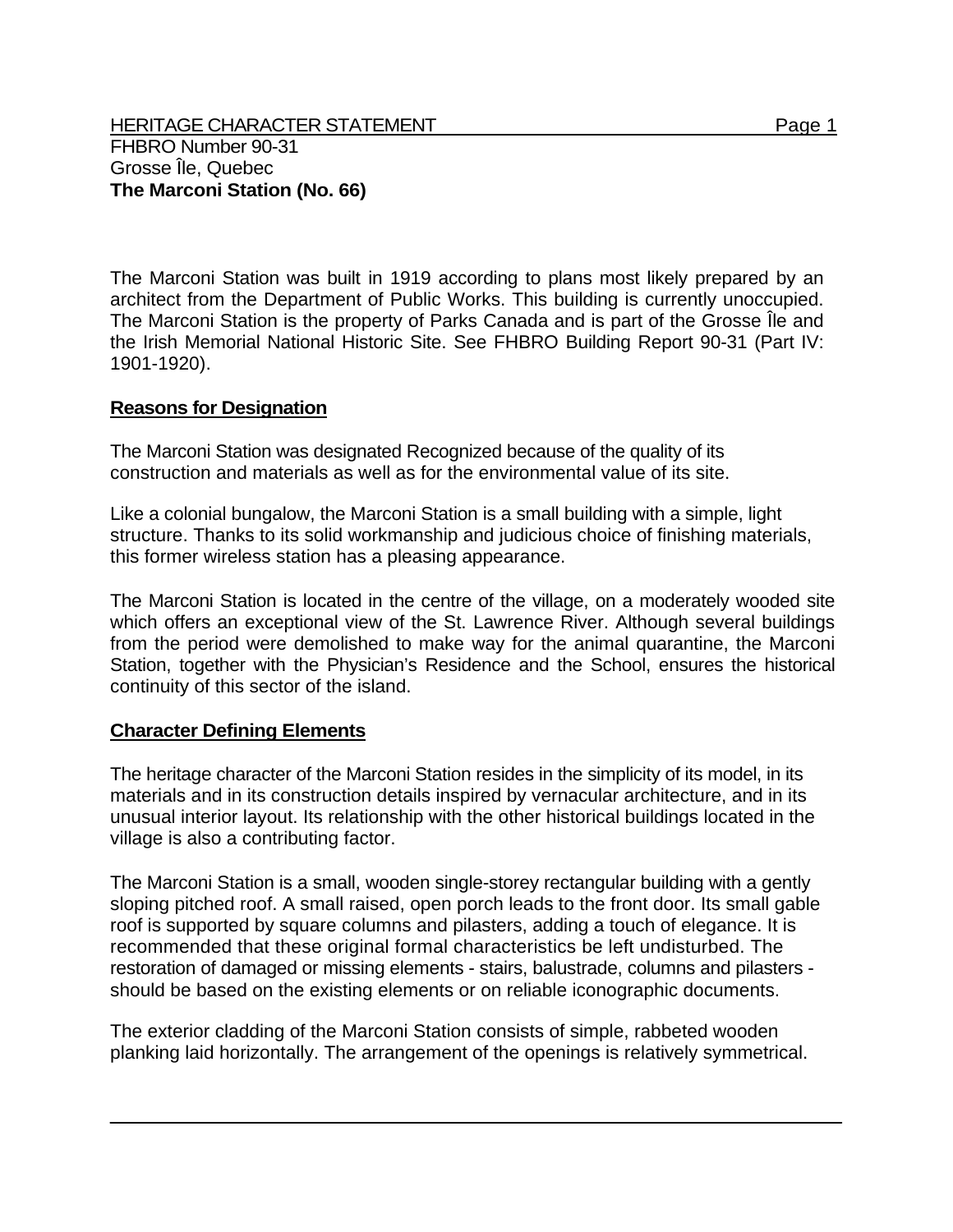The facade has one window located on each side of the front door. The side elevations have a single window, while the rear has three. A door leading to the basement is located on the east side and a small semicircular opening provides light for the attic on the west side. It should be noted that the wooden sash windows are framed by small, decorative outside shutters made of loose boards and that the front door is panelled, with small panes. Regular maintenance of all these wooden components that define the architectural character of the building is essential. It is recommended that any replacement elements be similar to the originals in all respects. This also applies to the brick chimney, which it would be worthwhile to restore based on the existing model. Since wooden shingles, the original roofing material, were representative of the craftsmanship of the early twentieth century, consideration could be given to restoring the roof using this material.

On the inside, the space is divided between two distinct areas: the work area, which consists of a large telegraphy room; and the other section, which includes the former generator room and a washroom. A small hall serves as a buffer zone between the two areas. It would be appropriate to respect this spatial organization, which gives the building its meaning.

This differentiation of the interior spaces is evident in the choice of finishing materials. The walls and ceiling of the work room are covered with small varnished boards, as are the interior panel doors, while the windows are painted white. In the other area, the walls are simply plastered and the wall surfaces are embellished with wooden strips painted a contrasting colour. The original door and window hardware has survived in several locations. It is also interesting to observe some of the furniture and fixtures of the period which refer to the former communication functions.

Generally, the choice of colours for the finishing materials, both interior and exterior, should be based on historical research and on stratigraphic analyses. It would also be desirable to preserve any surviving original door and window hardware, as well as all the furniture and fixtures associated with the building's original functions.

The Marconi Station is the only evidence of the "communication" function of Grosse Île. It is therefore strongly recommended that all traces on the ground that may attest to the primary role of the building be preserved. It would also be preferable that any enhancement work at Grosse Île respect the relationships between the historical buildings.